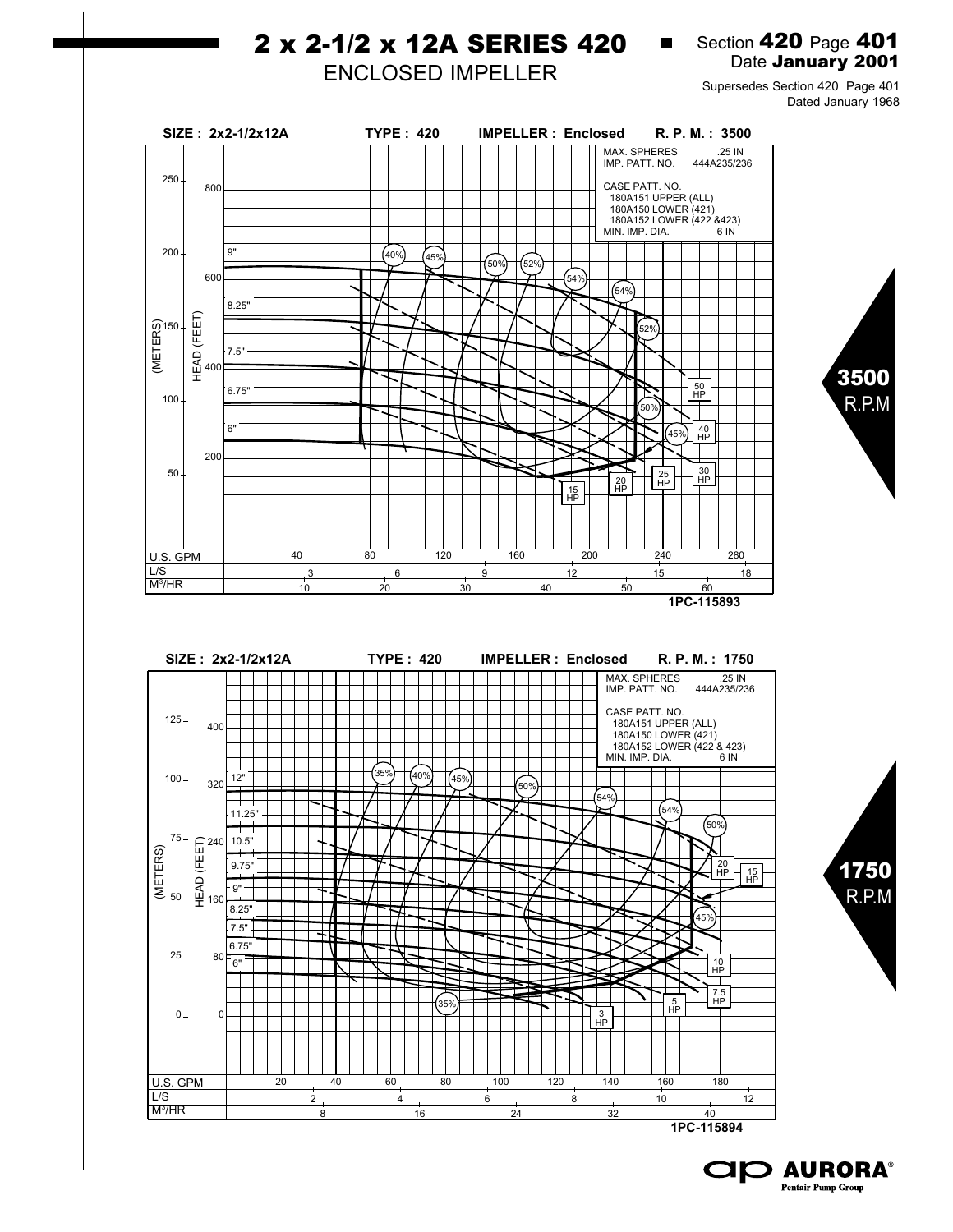Section 420 Page 402 **- 2 x 2-1/2 x 12B SERIES 420** Date January 2001

ENCLOSED IMPELLER

Supersedes Section 420 Page 402 Dated January 1968

1750 R.P.M



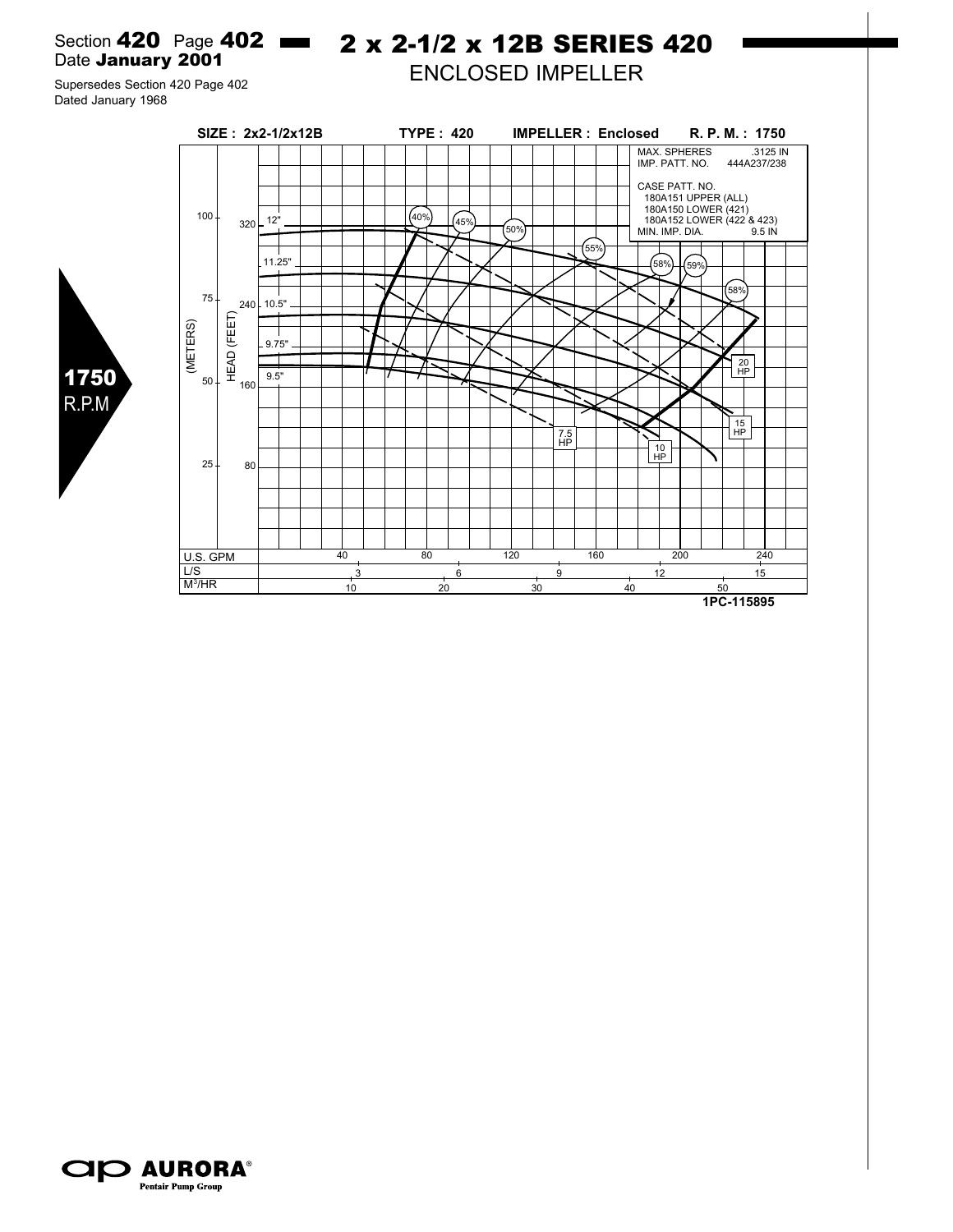

**1PC-115897**

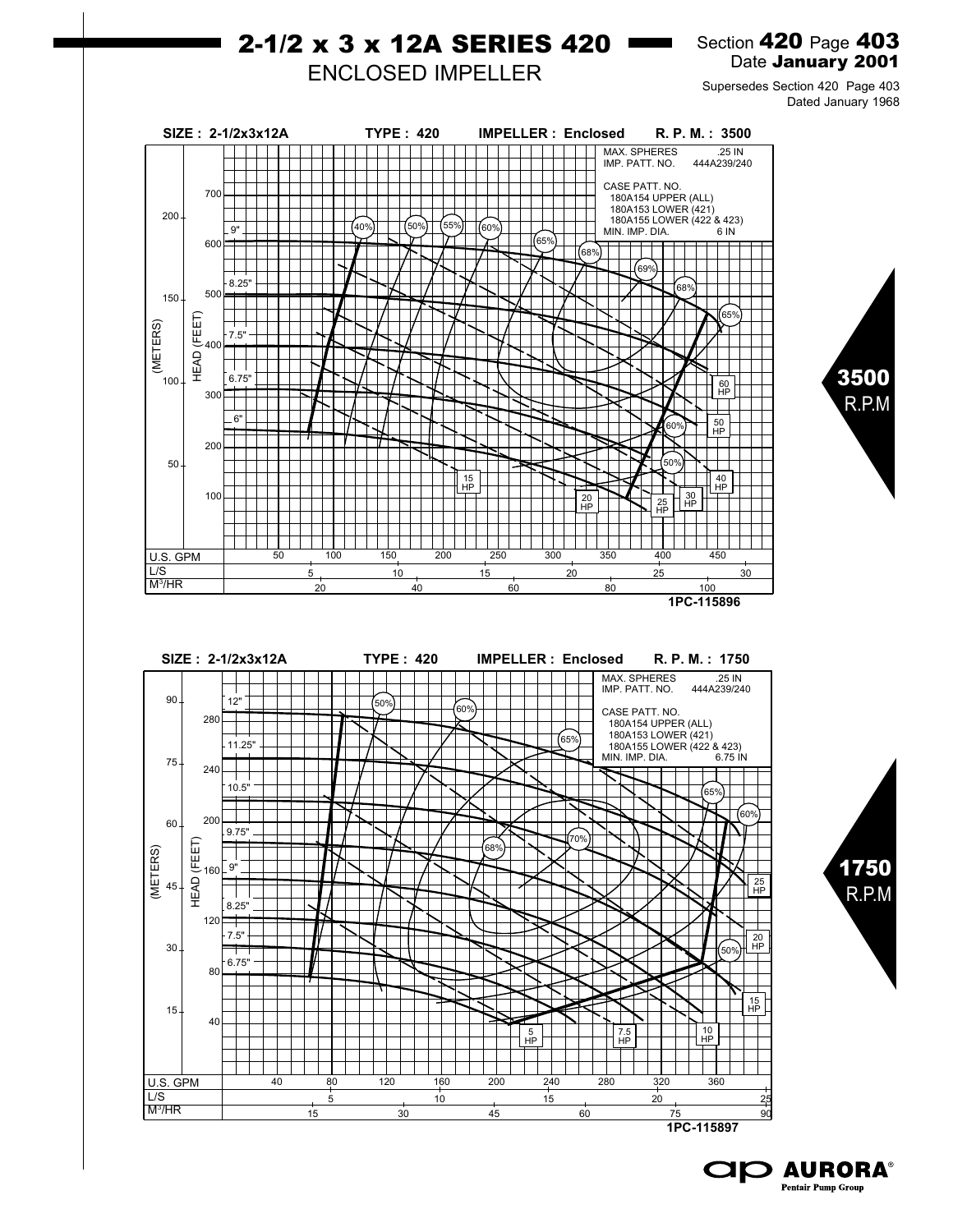Section 420 Page 404 **- 2-1/2 x 3 x 12A SERIES 420** Date January 2001

Supersedes Section 420 Page 404 Dated January 1968



ENCLOSED IMPELLER



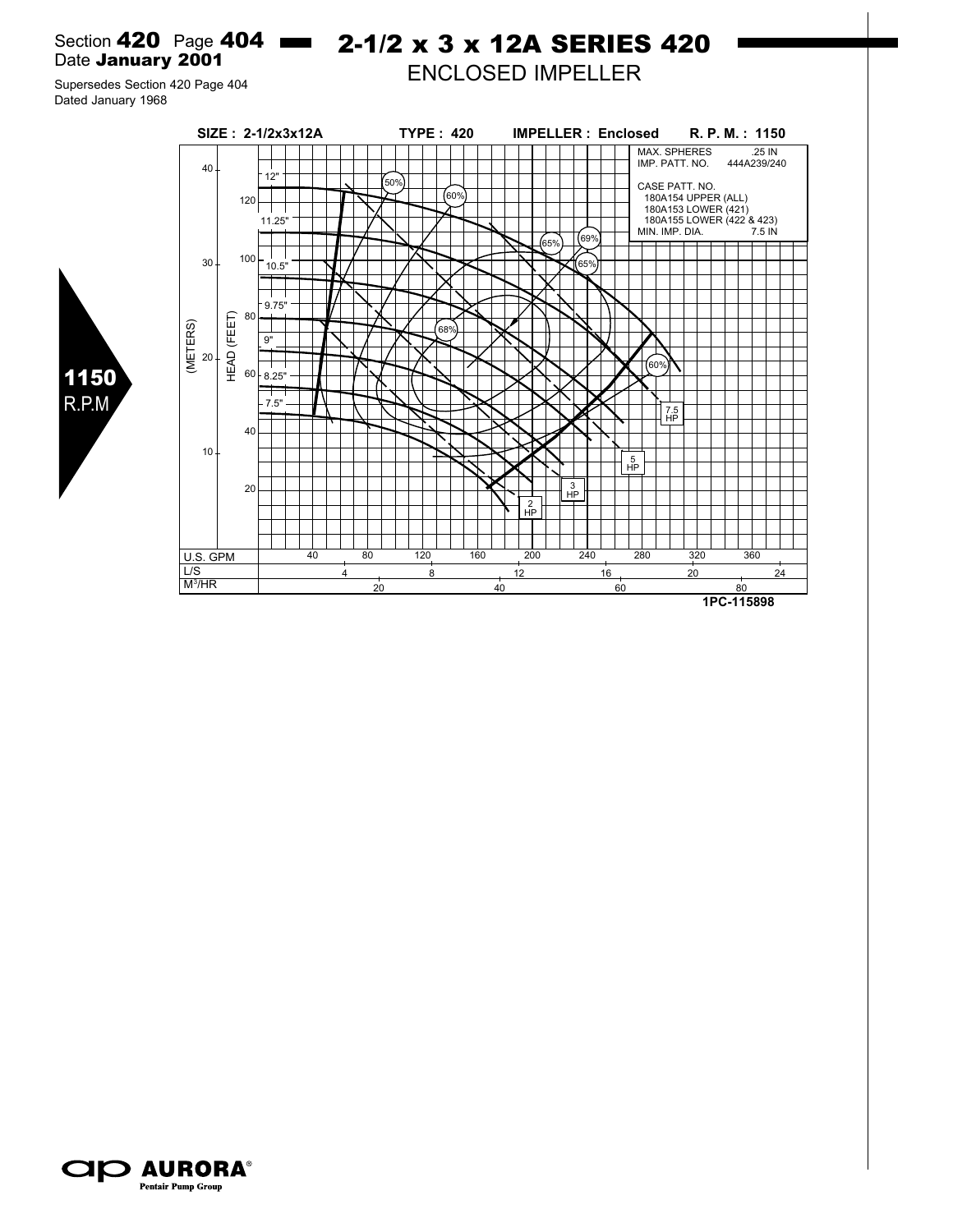

**CID AURORA® Pentair Pump Group**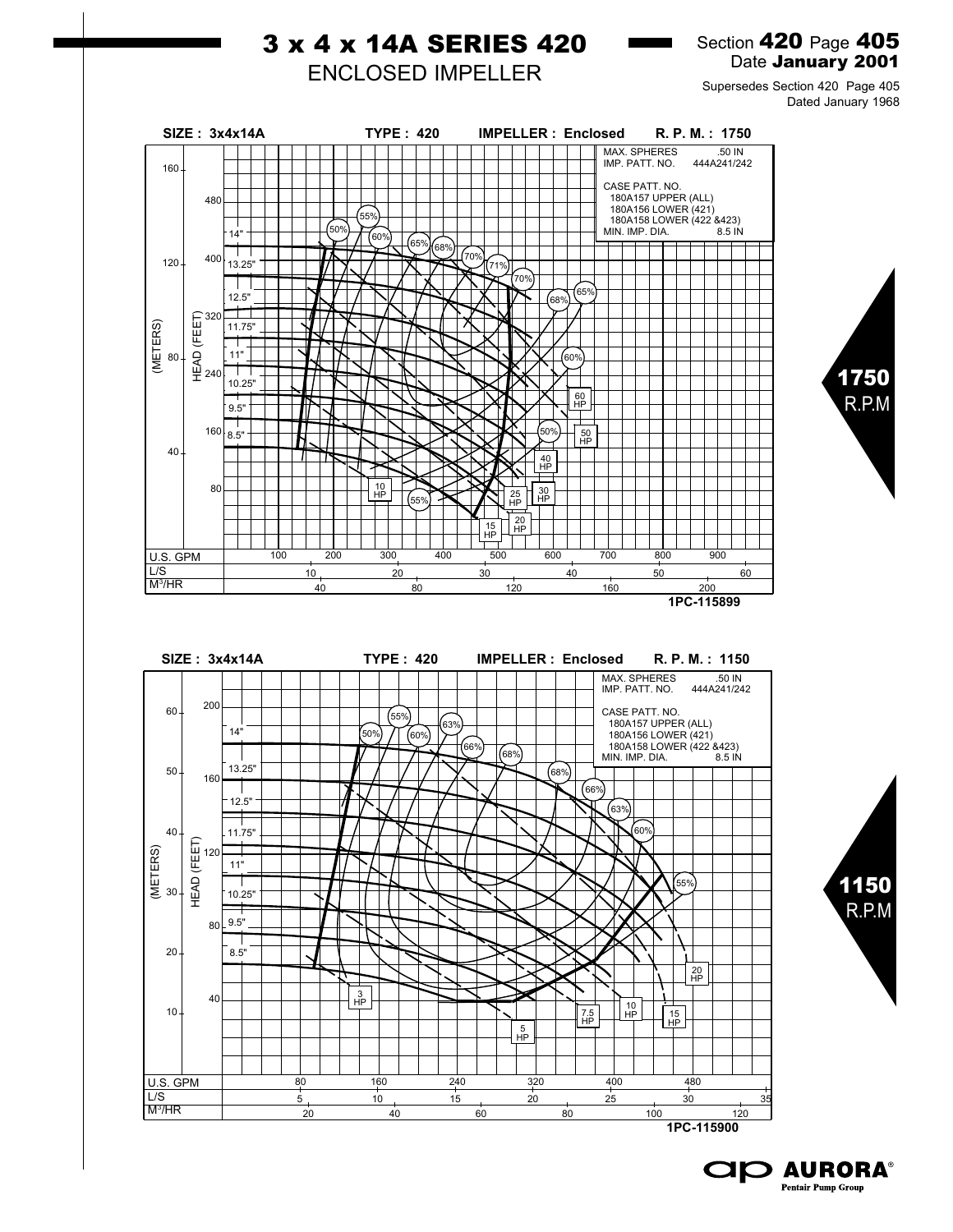Section **420** Page **406 Reserves** Date January 2001

## 3 x 4 x 14B SERIES 420 ENCLOSED IMPELLER

Supersedes Section 420 Page 406 Dated July 1971

1750 R.P.M



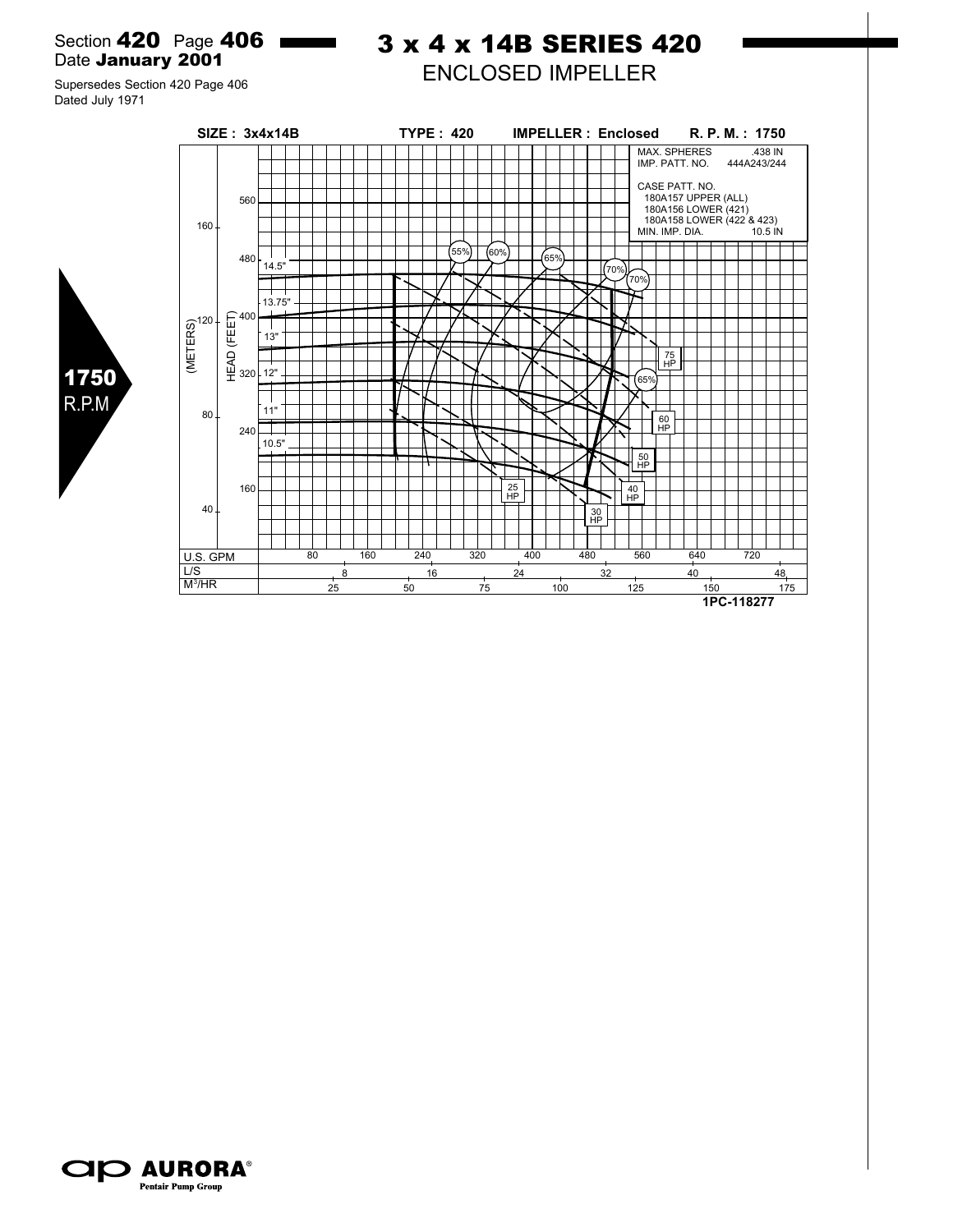

**1PC-115903**

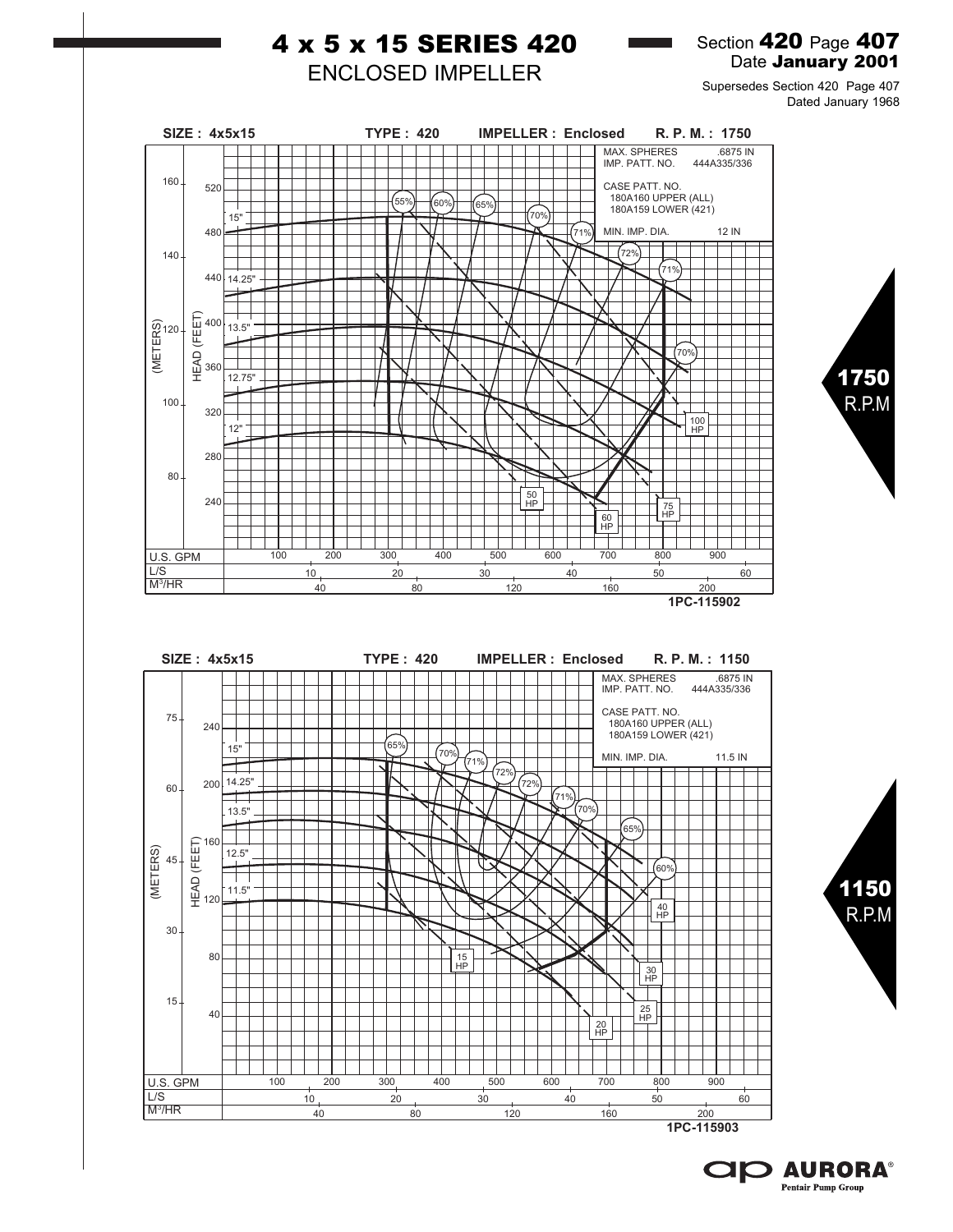Section **420** Page **408** Date November 2001

5 x 5 x 12 SERIES 420 ENCLOSED IMPELLER

Supersedes Section 420 Page 408 Dated January 2001





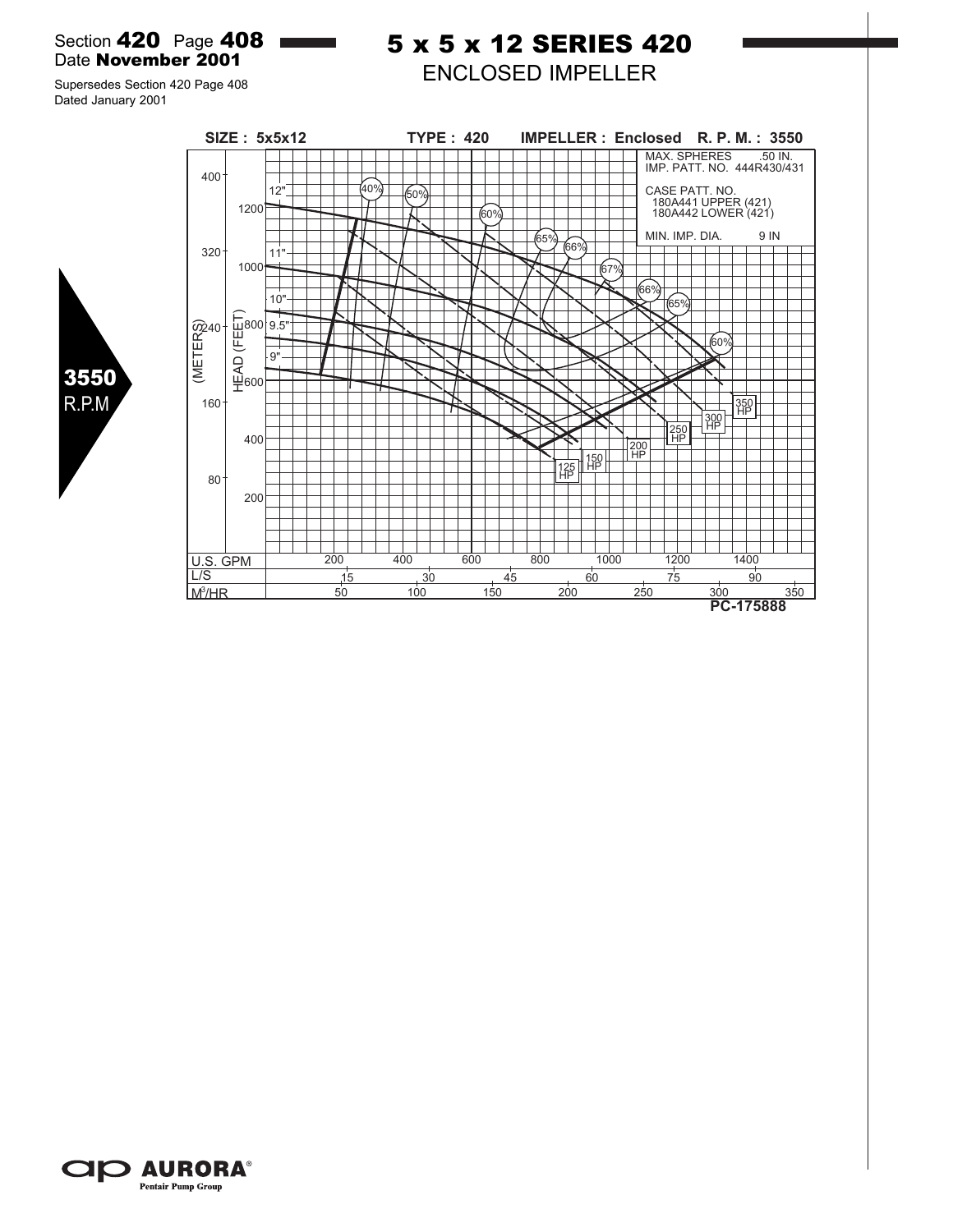

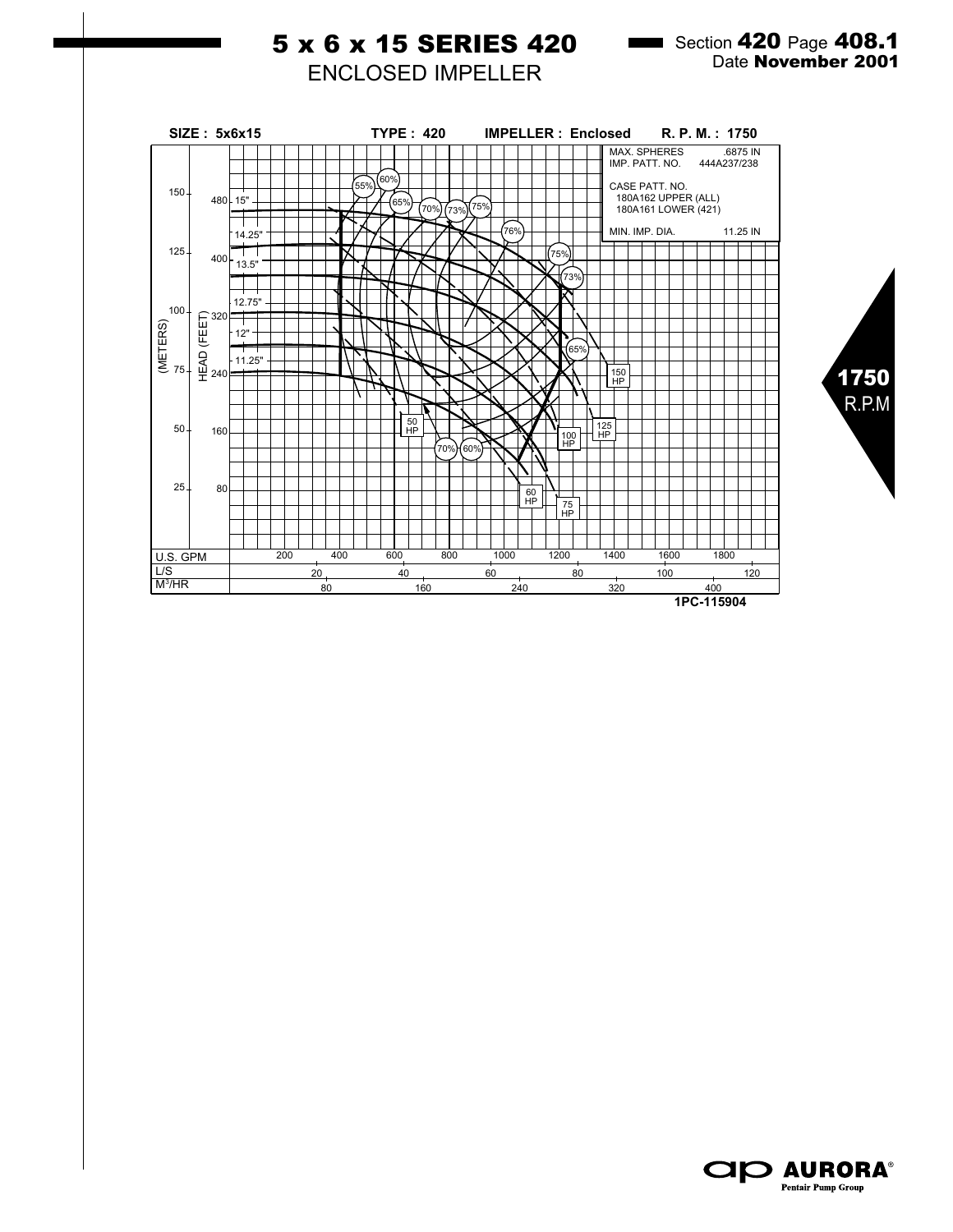3550 R.P.M

## 6 x 6 x 12 SERIES 420 ENCLOSED IMPELLER



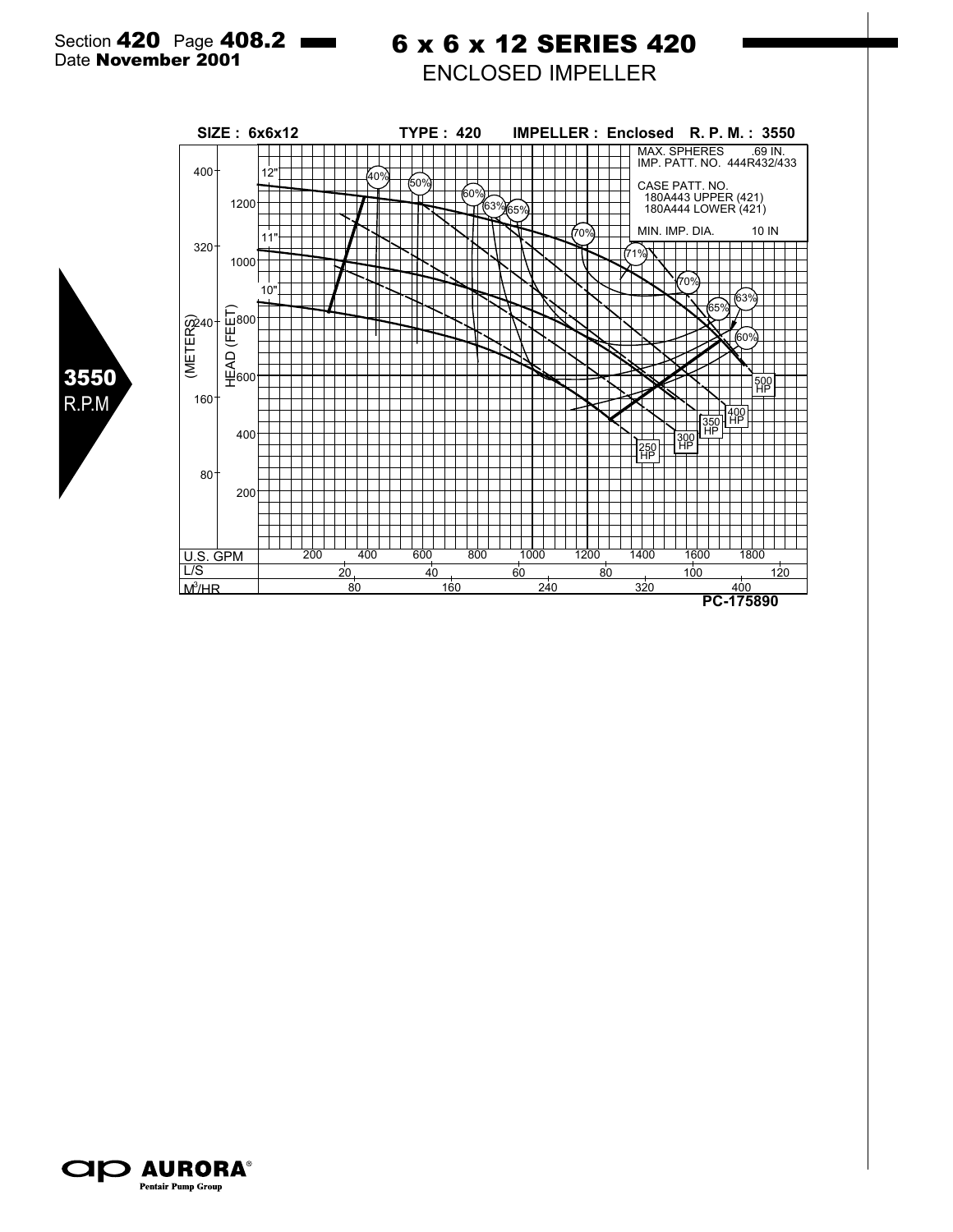